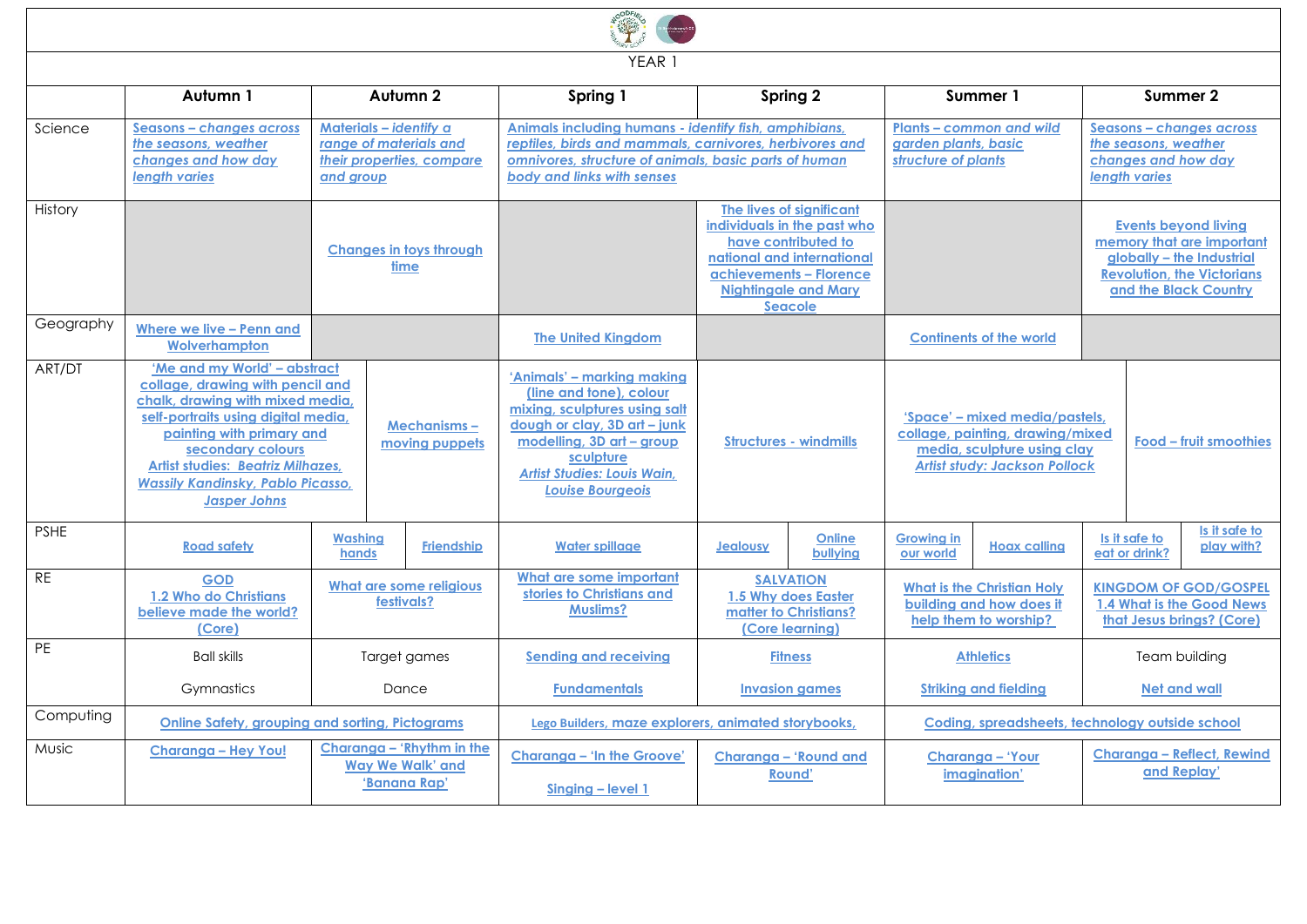|             |                                                                                                                                                                                                                         |                                                                                                                                       |                         |                                                                                                                                                                                                                                                                                             | YEAR <sub>2</sub>                       |                                                                                                                           |                                                  |                                                                                                                                                                                                                                                                        |          |                                                                    |                                            |
|-------------|-------------------------------------------------------------------------------------------------------------------------------------------------------------------------------------------------------------------------|---------------------------------------------------------------------------------------------------------------------------------------|-------------------------|---------------------------------------------------------------------------------------------------------------------------------------------------------------------------------------------------------------------------------------------------------------------------------------------|-----------------------------------------|---------------------------------------------------------------------------------------------------------------------------|--------------------------------------------------|------------------------------------------------------------------------------------------------------------------------------------------------------------------------------------------------------------------------------------------------------------------------|----------|--------------------------------------------------------------------|--------------------------------------------|
|             | Autumn 1                                                                                                                                                                                                                |                                                                                                                                       | Autumn 2                | Spring 1                                                                                                                                                                                                                                                                                    |                                         |                                                                                                                           | Spring 2                                         | Summer 1                                                                                                                                                                                                                                                               | Summer 2 |                                                                    |                                            |
| Science     | Livina thinas and their habitats - classification.<br>microhabitats, conservation, adaptation, comparison                                                                                                               |                                                                                                                                       |                         | Animals including humans -<br>basic needs for survival,<br>exercise and eating,<br>offspring and growth                                                                                                                                                                                     |                                         | Use of everyday materials<br>- suitability of a variety of<br>materials, squashing,<br>bending twisting and<br>stretching |                                                  | <b>Plants - growing plants as food, Harvest vegetables,</b><br>experiments with flowering plants                                                                                                                                                                       |          |                                                                    |                                            |
| History     | <b>Events beyond living</b><br>memory-Great Fire of<br>London                                                                                                                                                           |                                                                                                                                       |                         | Sianificant historical events.<br>people and places in our<br>own locality/changes within<br>living memory - Windrush<br>and immigration                                                                                                                                                    |                                         |                                                                                                                           |                                                  | The lives of significant individuals in the past - Queen<br><b>Elizabeth II and our monarchy</b>                                                                                                                                                                       |          |                                                                    |                                            |
| Geography   |                                                                                                                                                                                                                         |                                                                                                                                       | Weather                 |                                                                                                                                                                                                                                                                                             |                                         |                                                                                                                           | <b>Comparing localities - a</b><br>trip to India |                                                                                                                                                                                                                                                                        |          | <b>Coastlines</b>                                                  |                                            |
| ART/DT      | Painting and collage -<br>warm and cool colours;<br>pastel and mixed-media<br>collages based on the<br><b>Gunpowder Plot and the</b><br><b>Houses of Parliament;</b><br>digital art<br><b>Artist study: Mark Rothko</b> | <b>Mechanisms - moving</b><br>vehicles                                                                                                |                         | Drawing - line, tone and shade<br>based on 'Suite in Black, Grey and<br>White'; digital art - self-portraits;<br>painting based on Clarice Cliff;<br>sculpture - weaving; sculpture -<br>textures with clay<br><b>Artist studies: Nancy McCroskey,</b><br><b>Julian Opie, Clarice Cliff</b> |                                         |                                                                                                                           | <b>Healthy eating -</b><br><b>wraps</b>          | Painting - patterns from our environment;<br>drawing - textures from our environment<br>using a variety of media; collage -<br>frottage; drawing - 3D drawings with<br>shade and tone and colour, using pencils<br>and pastels<br>Artist studies: Max Ernst, Ed Ruscha |          |                                                                    | Structures -<br>Castles                    |
| <b>PSHE</b> | <b>Tying shoelaces</b>                                                                                                                                                                                                  | <b>Healthy eating</b>                                                                                                                 | <b>Brushing teeth</b>   | <b>Practice makes</b><br>perfect                                                                                                                                                                                                                                                            |                                         | <b>Worry</b>                                                                                                              | Image sharing                                    | Is it safe to eat or<br>Is it safe to<br>play with?<br>drink?                                                                                                                                                                                                          |          | Living in our world                                                |                                            |
|             | <b>Bullying</b>                                                                                                                                                                                                         |                                                                                                                                       | <b>Body language</b>    | <b>Computer safety</b><br>documentary                                                                                                                                                                                                                                                       |                                         | <b>Helping someone</b><br>in need                                                                                         | Anger                                            | <b>Working in our world</b><br><b>Petty arson</b>                                                                                                                                                                                                                      |          |                                                                    | <b>Texting while driving</b>               |
| <b>RE</b>   | <b>CREATION</b><br>1.2 Who made the<br>world?                                                                                                                                                                           | <b>INCARNATION 1.3 - Why</b><br>does Christmas matter to<br><b>Christians?</b><br><b>How do Sikhs and Hindus</b><br>celebrate Diwali? |                         | What are some important<br>stories to Hindus and Sikhs?                                                                                                                                                                                                                                     |                                         | <b>SALVATION</b><br>1.5 Why does Easter<br>matter to Christians?<br>(Digging deeper)                                      |                                                  | <b>What is the Jewish Holy</b><br>building and how does it<br>help them to worship?                                                                                                                                                                                    |          | <b>GOSPEL 1.4 - What is the</b><br>good news that Jesus<br>brings? |                                            |
| PE          | <b>Ball skills</b>                                                                                                                                                                                                      |                                                                                                                                       | Dance                   | <b>Sending and receiving</b>                                                                                                                                                                                                                                                                |                                         |                                                                                                                           | <b>Fitness</b>                                   | <b>Athletics</b>                                                                                                                                                                                                                                                       |          |                                                                    | Team building                              |
|             | Gymnastics                                                                                                                                                                                                              |                                                                                                                                       | Target games            | <b>Fundamentals</b>                                                                                                                                                                                                                                                                         |                                         |                                                                                                                           | <b>Invasion games</b>                            | <b>Striking and fielding</b>                                                                                                                                                                                                                                           |          |                                                                    | <b>Net and wall</b>                        |
| Computing   |                                                                                                                                                                                                                         | Coding, online safety, spreadsheets                                                                                                   |                         |                                                                                                                                                                                                                                                                                             | <b>Questioning, effective searching</b> |                                                                                                                           |                                                  | <b>Creating picture, making music, presenting ideas</b>                                                                                                                                                                                                                |          |                                                                    |                                            |
| Music       | Charanga L&A - 'Hands,<br>feet' heart'<br>Perform: Sing Up - Kye<br>Kye Kule                                                                                                                                            |                                                                                                                                       | Charanga - 'Ho, ho, ho' | Charanga L&A - 'I wanna<br>play in a band'<br>Perform: Sing Up - Rock Star                                                                                                                                                                                                                  |                                         | Charanga L&A - 'Zoo time'<br>Perform: Sing Up-I can<br>see clearly now                                                    |                                                  | Charanga L&A - 'Friendship<br>song'<br>Perform: Sing Up - Count on<br>me                                                                                                                                                                                               |          |                                                                    | Charanga - 'Reflect,<br>rewind and replay' |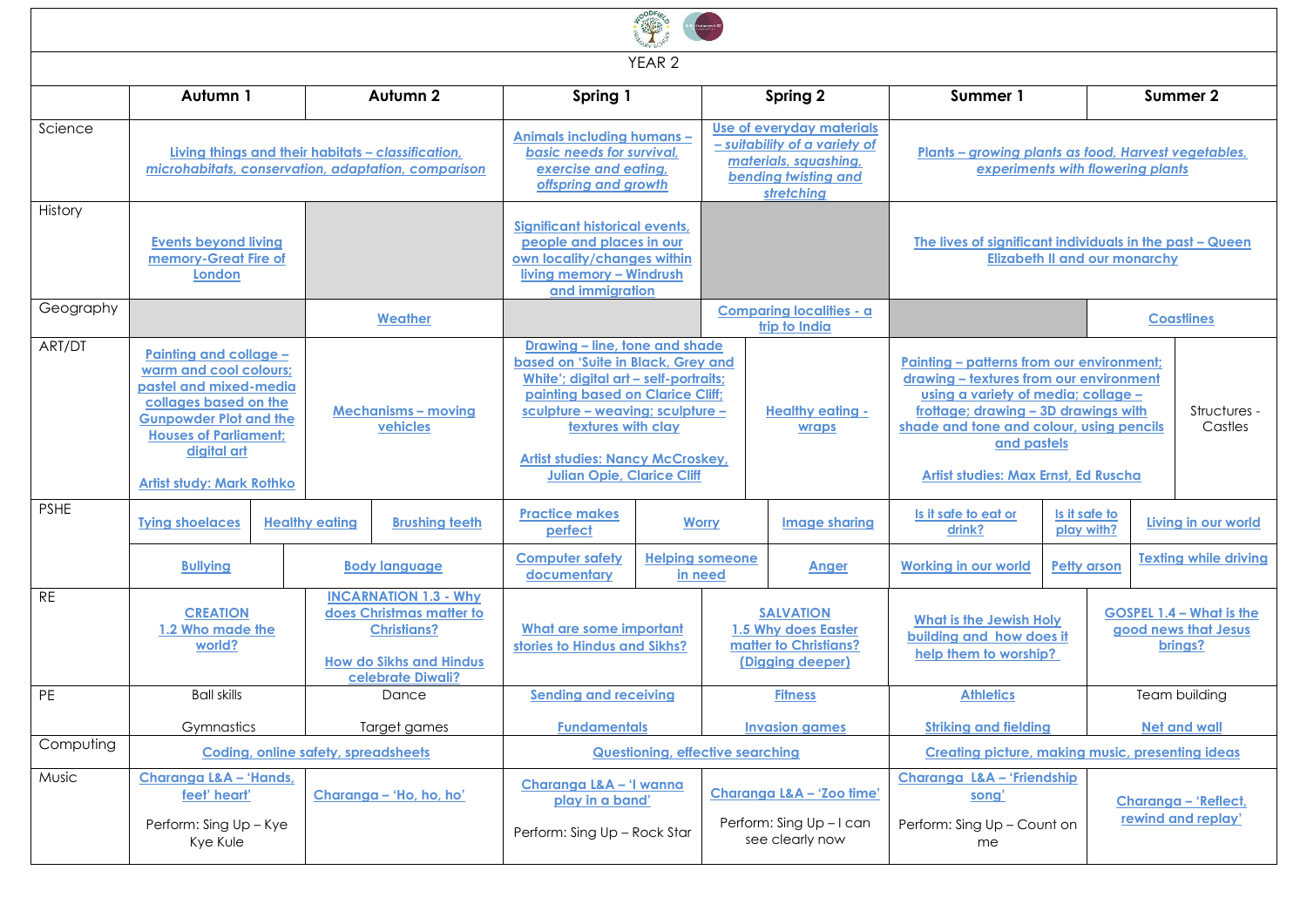|             | YEAR <sub>3</sub>                                                                                                 |                                            |                                                            |              |                                                                           |                                                                                                              |                                                         |                                                                                         |                                                                                                                                                           |                                      |                                                                                                      |                                                    |  |
|-------------|-------------------------------------------------------------------------------------------------------------------|--------------------------------------------|------------------------------------------------------------|--------------|---------------------------------------------------------------------------|--------------------------------------------------------------------------------------------------------------|---------------------------------------------------------|-----------------------------------------------------------------------------------------|-----------------------------------------------------------------------------------------------------------------------------------------------------------|--------------------------------------|------------------------------------------------------------------------------------------------------|----------------------------------------------------|--|
|             |                                                                                                                   | Autumn 1                                   | Autumn <sub>2</sub>                                        | Spring 1     |                                                                           | Spring 2                                                                                                     |                                                         | Summer 1                                                                                |                                                                                                                                                           | Summer 2                             |                                                                                                      |                                                    |  |
| Science     | <b>Animals including</b><br>humans - nutrition,<br>skeleton, muscles                                              |                                            | Light - reflection,<br>dangers of bright light,<br>shadows |              | Rocks - grouping rocks,<br>formation of fossils, soil                     |                                                                                                              | Forces and magnets -<br>friction, magnetism             |                                                                                         |                                                                                                                                                           |                                      | <b>Plants – functions of parts of plants, requirements</b><br>for growth, flowers and seed dispersal |                                                    |  |
| History     | <b>Changes in Britain from the Stone Age to the</b><br><b>Iron Age</b>                                            |                                            |                                                            |              | The Roman Empire and its impact on Britain                                |                                                                                                              |                                                         | <b>Britain's settlement by Anglo-Saxons and Scots</b>                                   |                                                                                                                                                           |                                      |                                                                                                      |                                                    |  |
| Geography   |                                                                                                                   | <b>Cities of the UK</b>                    |                                                            |              | <b>Europe</b>                                                             |                                                                                                              |                                                         |                                                                                         |                                                                                                                                                           | <b>Volcanoes and earthquakes</b>     |                                                                                                      |                                                    |  |
| ART/DT      | <b>Stone Age art: mark</b><br>making, cave<br>painting, fabric<br>dyeing, clay<br>sculptures                      |                                            | Food - eating<br>seasonally                                |              | <b>Roman mosaics -</b><br>drawing and painting,<br>digital media, collage |                                                                                                              | <b>Mechanisms-</b><br>pneumatic toys                    |                                                                                         | Nature-inspired art: drawing,<br>still life painting, 3D art using<br>moulds, clay sculptures<br><b>Artist studies: botanical</b><br>art/Georgia O'Keeffe |                                      |                                                                                                      | <b>Textiles -</b><br>nature cushions               |  |
| <b>PSHE</b> | <b>Staying</b><br>safe                                                                                            | <b>Leaning out</b><br>of windows           | Medicine                                                   | <b>Touch</b> | <b>Stealing</b>                                                           |                                                                                                              | <b>Making</b><br>Grief<br>friends online                |                                                                                         | <b>Enya and</b><br><b>Deedee</b><br>visit the fire<br>station                                                                                             | <b>Looking</b><br>after our<br>world | Is it safe<br>to eat or<br>drink?                                                                    | Is it safe<br>to play<br>with?                     |  |
| <b>RE</b>   | <b>INCARNATION/GOD</b><br>2a.3 What is the<br><b>Trinity? (Core learning:</b><br><b>Baptism and the</b><br>Grace) |                                            | <b>What are festivals of</b><br>liaht?                     |              |                                                                           | <b>How does a Gurdwara</b><br>help Sikhs to worship?<br><b>How does a Mosque</b><br>help Muslims to worship? |                                                         | <b>SALVATION</b><br>2a.5 Why do Christians<br>call the day Jesus died<br>'Good Friday'? | <b>KINGDOM OF GOD</b><br>2a.6 When Jesus left,<br>what do Christians<br>believe was the impact<br>of Pentecost?                                           |                                      | Is life like a journey?                                                                              |                                                    |  |
| <b>PE</b>   | OAA and cross<br>country                                                                                          |                                            | Dance                                                      |              | <b>Gymnastics</b>                                                         |                                                                                                              | <b>Tag Rugby</b>                                        |                                                                                         | <b>Cricket</b>                                                                                                                                            |                                      | <b>Tennis</b>                                                                                        |                                                    |  |
|             |                                                                                                                   | <b>Ball skills, introducing</b><br>netball | Football                                                   |              | <b>Fitness/circuit training</b>                                           |                                                                                                              |                                                         | <b>Gymnastics</b>                                                                       | <b>Athletics</b>                                                                                                                                          |                                      |                                                                                                      | <b>Dodgeball</b>                                   |  |
| MFL         |                                                                                                                   | <b>Bonjour - Hello</b>                     | En classe - In class                                       |              | Mon corps - My body                                                       |                                                                                                              |                                                         | Les animaux -<br><b>Animals</b>                                                         | <b>Famille - My family</b>                                                                                                                                |                                      |                                                                                                      | <b>Bon Anniversaire!</b><br><b>Happy Birthday!</b> |  |
| Computing   |                                                                                                                   | iJam - musical<br>composition              | iProgram - coding                                          |              | iOffice-E-safety                                                          |                                                                                                              | iCreate - stop motion                                   |                                                                                         | iCommunicate -<br>podcasting and<br>blogging                                                                                                              |                                      | iTech - programming<br>external devices                                                              |                                                    |  |
| Music       |                                                                                                                   |                                            |                                                            |              | Wider opportunities through W'ton Music School: ukulele                   |                                                                                                              | Wider opportunities through W'ton Music School - guitar |                                                                                         |                                                                                                                                                           |                                      |                                                                                                      |                                                    |  |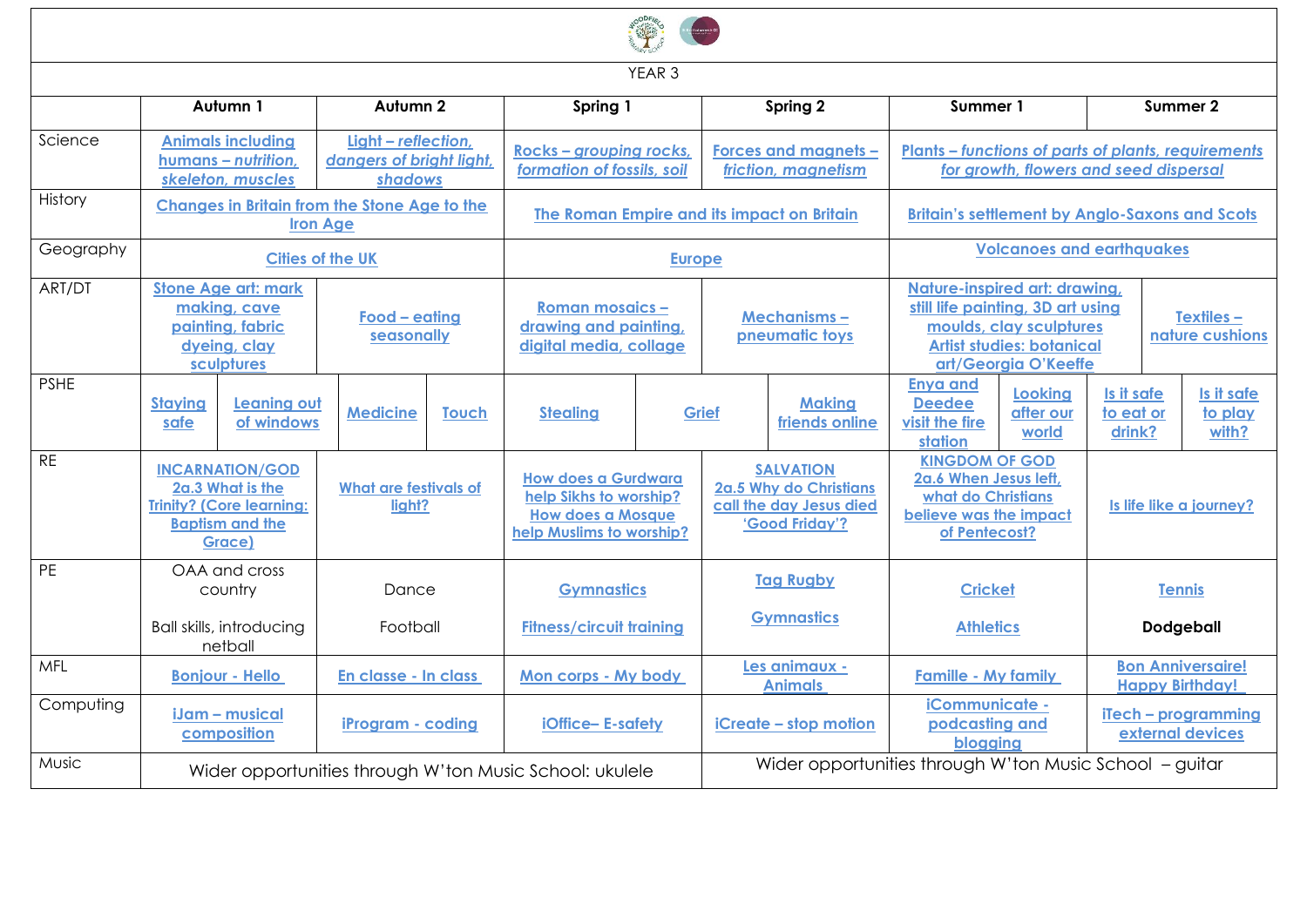| YEAR 4      |                                                                                                                                                                              |                                                                                                                      |                                                                                                                                                            |                                                                                                      |                                                             |                                                                                                                                                           |                      |                                                                                                                                                        |  |                                                                |                        |
|-------------|------------------------------------------------------------------------------------------------------------------------------------------------------------------------------|----------------------------------------------------------------------------------------------------------------------|------------------------------------------------------------------------------------------------------------------------------------------------------------|------------------------------------------------------------------------------------------------------|-------------------------------------------------------------|-----------------------------------------------------------------------------------------------------------------------------------------------------------|----------------------|--------------------------------------------------------------------------------------------------------------------------------------------------------|--|----------------------------------------------------------------|------------------------|
|             | Autumn 1                                                                                                                                                                     | Autumn 2                                                                                                             | Spring 1                                                                                                                                                   |                                                                                                      | Spring 2                                                    |                                                                                                                                                           |                      | Summer 1                                                                                                                                               |  | Summer 2                                                       |                        |
| Science     | <b>Electricity -</b><br>appliances, simple<br>Sound - vibration, pitch,<br>circuits, switches,<br>volume<br>conductors and<br>insulators                                     |                                                                                                                      | States of matter - solids, liquids, gases, change of<br>state, evaporation and condensation, water cycle                                                   |                                                                                                      |                                                             | <b>Animals, including humans</b><br>- digestive system, teeth,<br>food chains                                                                             |                      | Living things and their<br>habitats - grouping,<br>classification keys.<br>environments                                                                |  |                                                                |                        |
| History     | The Viking and Anglo-Saxon struggle for the<br>Kingdom of England to the time of Edward the<br><b>Confessor</b>                                                              |                                                                                                                      |                                                                                                                                                            |                                                                                                      |                                                             | The achievements of the earliest civilisations - an<br>overview of where and when the first civilisations<br>appeared, and a depth study of Ancient Egypt |                      |                                                                                                                                                        |  |                                                                |                        |
| Geography   |                                                                                                                                                                              | <b>Climate and weather</b>                                                                                           |                                                                                                                                                            | <b>The Amazon</b>                                                                                    |                                                             |                                                                                                                                                           |                      | <b>Africa</b>                                                                                                                                          |  |                                                                |                        |
| ART/DT      | <b>Vikings: drawing shells,</b><br>seascapes, drawing dragons,<br><b>Electrical systems</b><br>3D dragons eye sculptures<br>- torches<br><b>Artist study: William Turner</b> |                                                                                                                      | <b>Ancient Egypt: painting</b><br>cartouches, 3D mummified cats<br>with mod-roc, creating and<br>decorating papyrus, collage<br><b>Artist study: Klimt</b> |                                                                                                      | <b>Structures and</b><br>mechanisms -<br>shadufs            |                                                                                                                                                           |                      | Africa: printing patterns based on<br>animal prints and stencils, batik.<br>observational drawings of<br>animals, clay sculptures based<br>on Raku art |  | <u>Programming -</u><br>electronic charm                       |                        |
| <b>PSHE</b> | <b>Cycle safety</b>                                                                                                                                                          | <b>Appropriate</b><br><b>Healthy living</b><br>touch<br>(relationships)                                              | <b>Coming home</b><br>on time                                                                                                                              |                                                                                                      |                                                             | Online<br>Jealousy<br>bullying                                                                                                                            |                      | <b>Chores at home</b>                                                                                                                                  |  | <b>Breaking down</b><br><b>First Aid</b><br><b>barriers</b>    |                        |
| <b>RE</b>   | <b>CREATION/FALL</b><br>2a.1 What do Christians<br>learn from the creation<br>story?                                                                                         | <b>INCARNATION/GOD</b><br>2a.3 What is the<br><b>Trinity? - (Digging</b><br>deeper - the<br><b>Incarnation</b> )     |                                                                                                                                                            | <b>How does a Synagogue</b><br>help Jews to worship? How<br>does a Mandir help Hindus<br>to worship? | <b>How do Christians</b><br>remember Jesus' last<br>supper? |                                                                                                                                                           |                      | <b>GOSPEL</b><br>2a.4 What kind of<br>world do Christians believe<br>that Jesus wanted?                                                                |  | <b>PEOPLE OF GOD</b><br>2a.2 What is it like to<br>follow God? |                        |
| <b>PE</b>   | <b>Ball skills - introducing</b><br>basketball<br>Swimming                                                                                                                   | Football                                                                                                             |                                                                                                                                                            | <b>Gymnastics</b>                                                                                    | <b>Hockey</b><br>Swimming                                   |                                                                                                                                                           |                      | <b>Rounders</b>                                                                                                                                        |  | <b>Tennis</b>                                                  |                        |
|             | <b>OAA and cross country</b>                                                                                                                                                 | Swimming<br><b>Dance</b>                                                                                             | <b>Fitness/circuit training</b>                                                                                                                            |                                                                                                      | <b>Gymnastics</b>                                           |                                                                                                                                                           |                      | <b>Athletics</b>                                                                                                                                       |  | Dodgeball                                                      |                        |
| MFL         | <b>Encore! Again!</b>                                                                                                                                                        | Quelle heure est-il?<br>Ou vas tu? Where are<br>Les fêtes -<br>What time is it?<br><b>Celebrations</b><br>you going? |                                                                                                                                                            |                                                                                                      | On mange! We eat!                                           |                                                                                                                                                           | Le cirque The circus |                                                                                                                                                        |  |                                                                |                        |
| Computing   | iJam - dance music<br>composition                                                                                                                                            | iProgram - creating<br>games and programs                                                                            | iOffice - creating a social<br>media platform                                                                                                              |                                                                                                      | iCreate-video editing                                       |                                                                                                                                                           |                      | iPublish - publishing a<br>photography magazine                                                                                                        |  | iTech - planning a mission<br>to Mars                          |                        |
| Music       | Charanga - 'Mama<br>Mia'                                                                                                                                                     |                                                                                                                      | Charanga - 'Glockenspiel stage 2'                                                                                                                          |                                                                                                      | Charanga - 'Stop'                                           |                                                                                                                                                           |                      | Charanga - 'Lean on me'                                                                                                                                |  |                                                                | Charanga - 'Blackbird' |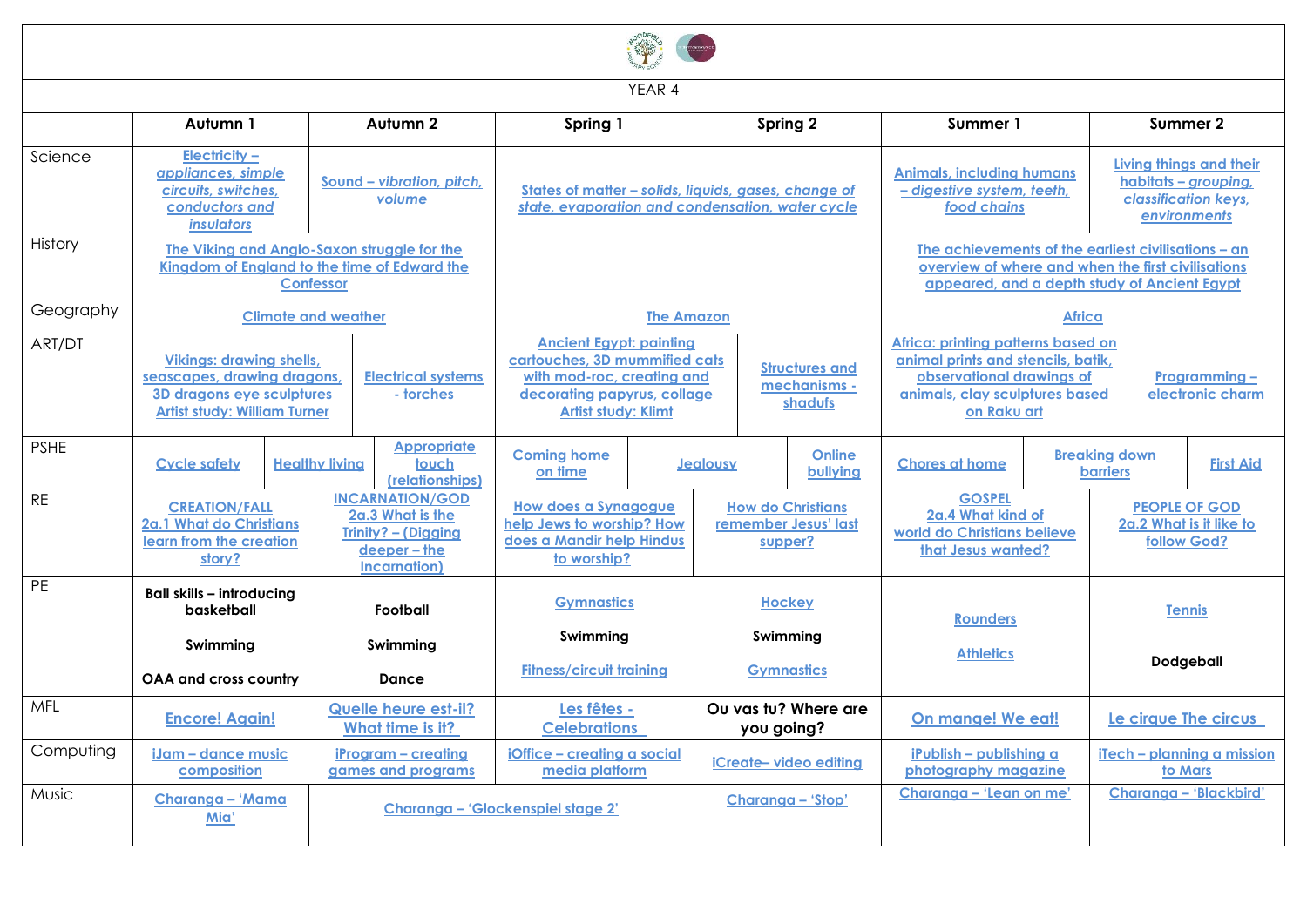|             |                                                                                                                                                                                                                                                                                    |                                     |                                                           |                                                                                                                                                                                                                                          | YEAR 5                                                                                           |                                     |                                                                    |                                                                                                                                                                                                                                              |                                                                                 |                                                                                                       |                                         |  |  |  |                                                                                            |
|-------------|------------------------------------------------------------------------------------------------------------------------------------------------------------------------------------------------------------------------------------------------------------------------------------|-------------------------------------|-----------------------------------------------------------|------------------------------------------------------------------------------------------------------------------------------------------------------------------------------------------------------------------------------------------|--------------------------------------------------------------------------------------------------|-------------------------------------|--------------------------------------------------------------------|----------------------------------------------------------------------------------------------------------------------------------------------------------------------------------------------------------------------------------------------|---------------------------------------------------------------------------------|-------------------------------------------------------------------------------------------------------|-----------------------------------------|--|--|--|--------------------------------------------------------------------------------------------|
|             | Autumn 1                                                                                                                                                                                                                                                                           |                                     | Autumn 2                                                  | Spring 1                                                                                                                                                                                                                                 |                                                                                                  | Spring 2                            |                                                                    | Summer 1                                                                                                                                                                                                                                     |                                                                                 |                                                                                                       | Summer 2                                |  |  |  |                                                                                            |
| Science     | Properties and changes of materials -<br>comparing and grouping materials, solutions,<br>separating mixtures, uses of common materials,<br>reversible and irreversible changes.                                                                                                    |                                     |                                                           | <b>Earth and Space -</b><br>Forces - gravity, air/water<br>planets of the solar<br>resistance and friction,<br>system, the moon and<br>levers/pulleys/gears and<br><b>Earth, rotation and day</b><br>their effect on forces<br>and night |                                                                                                  |                                     | Living things and their<br>habitats - life cycles,<br>reproduction |                                                                                                                                                                                                                                              | <b>Animals including</b><br>humans - changes as<br>humans develop to<br>old age |                                                                                                       |                                         |  |  |  |                                                                                            |
| History     | A local history study - Wolverhampton and<br><b>Beyond</b>                                                                                                                                                                                                                         |                                     |                                                           | A study of an aspect in British history that extends pupils'<br>chronological knowledge beyond 1066 and a<br>significant turning point in British history - The Titanic                                                                  |                                                                                                  |                                     |                                                                    | A non-European society that provides contrasts<br>with British history - Benin (West Africa) c. AD 900-<br>1300                                                                                                                              |                                                                                 |                                                                                                       |                                         |  |  |  |                                                                                            |
| Geography   | <b>Climate change and pollution</b>                                                                                                                                                                                                                                                |                                     |                                                           | <b>Changes to Wolverhampton and the UK</b>                                                                                                                                                                                               |                                                                                                  | <b>North America</b>                |                                                                    |                                                                                                                                                                                                                                              |                                                                                 |                                                                                                       |                                         |  |  |  |                                                                                            |
| ART/DT      | Local area study: drawings based on Arts and Crafts movement and William Morris, painting patterns using<br>colour-mixing, screen printing, architectural study of local housing leading to monoprints and textiles<br>Artist studies: William Morris, Hundertwasser, Karla Gerard |                                     |                                                           |                                                                                                                                                                                                                                          |                                                                                                  |                                     |                                                                    | <b>West African art/the art of Benin:</b><br>drawing and printing Adinkra<br>designs, Ndbele art, Tinga Tinga<br>art with pastels and paint, Day of<br>Structures -<br>the Dead collages, Benin wall<br><b>bridges</b><br>plaque sculptures. |                                                                                 |                                                                                                       |                                         |  |  |  |                                                                                            |
|             | <b>Textiles - Christmas stuffed toys</b>                                                                                                                                                                                                                                           |                                     |                                                           | Mechanisms - pop up books                                                                                                                                                                                                                |                                                                                                  |                                     | <b>Artist studies: Dr Esther Mahlangu</b><br><b>Frida Kahlo</b>    |                                                                                                                                                                                                                                              |                                                                                 |                                                                                                       |                                         |  |  |  |                                                                                            |
| <b>PSHE</b> | Peer<br>pressure                                                                                                                                                                                                                                                                   | <b>Smoking</b>                      | <b>Puberty</b>                                            | Looking out for<br>Anger<br><b>others</b>                                                                                                                                                                                                |                                                                                                  | <b>Image</b><br>sharing             | <b>Enterprise</b><br><b>Inclusion and</b><br>acceptance            |                                                                                                                                                                                                                                              |                                                                                 | <b>First aid</b>                                                                                      |                                         |  |  |  |                                                                                            |
|             |                                                                                                                                                                                                                                                                                    | <b>Adults' and children's views</b> |                                                           |                                                                                                                                                                                                                                          |                                                                                                  | <b>Adults' and children's views</b> |                                                                    |                                                                                                                                                                                                                                              |                                                                                 | <b>Adults' and children's views</b>                                                                   |                                         |  |  |  |                                                                                            |
| <b>RE</b>   | <b>GOD</b><br>2b.1 What does it<br>mean if God is holy<br>and loving?                                                                                                                                                                                                              |                                     | How do people<br>express their faith<br>through the arts? | <b>SALVATION</b><br><b>2b.6 What do Christians</b><br>What are the five pillars<br>of Islam and the 5 Ks of<br><b>believe Jesus</b><br>the Sikh Khalsa?<br>did to save human<br>beings?                                                  |                                                                                                  |                                     |                                                                    |                                                                                                                                                                                                                                              |                                                                                 | <b>KINGDOM OF GOD</b><br>2b.8 What kind of<br>king do Christians<br><b>believe that Jesus</b><br>was? |                                         |  |  |  | <b>Living out Other</b><br><b>Religions</b><br>What does it mean to<br>live as a Sikh/Jew? |
| PE          | <b>OAA and cross country</b>                                                                                                                                                                                                                                                       |                                     | Football                                                  | <b>Fitness/circuit training</b>                                                                                                                                                                                                          |                                                                                                  | <b>Tag Rugby</b>                    |                                                                    | <b>Cricket</b>                                                                                                                                                                                                                               |                                                                                 | <b>Tennis</b>                                                                                         |                                         |  |  |  |                                                                                            |
|             | <b>Netball</b>                                                                                                                                                                                                                                                                     |                                     | <b>Dance</b>                                              | <b>Gymnastics</b>                                                                                                                                                                                                                        |                                                                                                  | <b>Gymnastics</b>                   |                                                                    | <b>Athletics</b>                                                                                                                                                                                                                             |                                                                                 |                                                                                                       | Volleyball                              |  |  |  |                                                                                            |
| <b>MFL</b>  | <b>Salut Gustave! Hi</b><br><b>Gustave!</b>                                                                                                                                                                                                                                        | A l'ecole - At school               |                                                           |                                                                                                                                                                                                                                          | La nourriture - The food                                                                         |                                     | En ville<br><b>Places in the town</b>                              | <b>En vacance</b><br><b>On holiday</b>                                                                                                                                                                                                       |                                                                                 |                                                                                                       | <b>Chez moi</b><br>Home                 |  |  |  |                                                                                            |
| Computing   | <u>iJam – Hip Hop</u><br>composition                                                                                                                                                                                                                                               |                                     | iProgram - debugging                                      |                                                                                                                                                                                                                                          | iCommunicate -<br><b>iOffice - spreadsheets</b><br>iCreate - 2D vector art<br><b>advertising</b> |                                     |                                                                    | iTech - crime scene<br>investigation                                                                                                                                                                                                         |                                                                                 |                                                                                                       |                                         |  |  |  |                                                                                            |
| Music       | Charanga - 'Livin' on<br>a prayer'                                                                                                                                                                                                                                                 |                                     | Charanga -<br>'Classroom Jazz 1'                          | <b>Charanga - 'The Fresh</b><br>Charanga - 'Make you<br><b>Prince of Bel-Air'</b><br>feel my love'                                                                                                                                       |                                                                                                  |                                     |                                                                    | Charanga -<br>'Dancing in the<br>Street'                                                                                                                                                                                                     |                                                                                 |                                                                                                       | Charanga - 'Reflect,<br>rewind, replay' |  |  |  |                                                                                            |